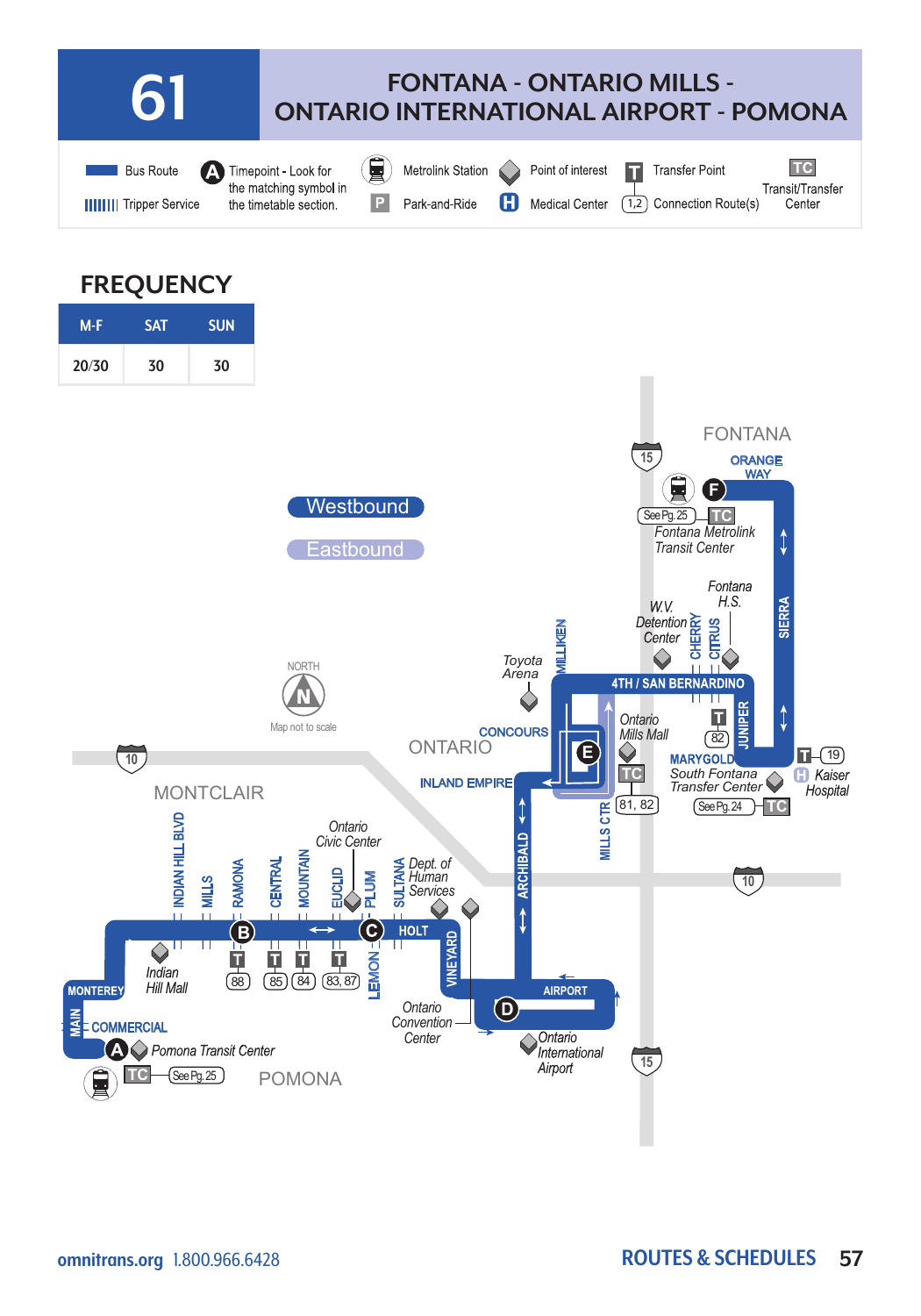| <b>ROUTE 61: MONDAY - FRIDAY</b> |                  |                |                    |                  |                      |                      |                  |                    |                 |                  |                             |
|----------------------------------|------------------|----------------|--------------------|------------------|----------------------|----------------------|------------------|--------------------|-----------------|------------------|-----------------------------|
| Pomona<br>Transit<br>Center      | Holt &<br>Ramona | Holt &<br>Plum | Ontario<br>Airport | Ontario<br>Mills | Fontana<br>Metrolink | Fontana<br>Metrolink | Ontario<br>Mills | Ontario<br>Airport | Holt &<br>Lemon | Holt &<br>Ramona | Pomona<br>Transit<br>Center |
| A                                | B)               | $\mathbf{C}$   | D                  | E                | F                    | F)                   | B)               | D                  | 0               | D                | $\boldsymbol{\Delta}$       |
|                                  |                  |                | <b>EASTBOUND</b>   |                  |                      |                      |                  | <b>WESTBOUND</b>   |                 |                  |                             |
|                                  |                  |                |                    |                  |                      | 4:04                 | 4:31             | 4:41               | 4:53            | 5:03             | 5:13                        |
|                                  |                  |                |                    |                  |                      | 4:45                 | 5:16             | 5:27               | 5:41            | 5:51             | 6:02                        |
|                                  |                  |                |                    |                  |                      | 5:07                 | 5:40             | 5:53               | 6:08            | 6:20             | 6:31                        |
| 4:05                             | 4:14             | 4:25           | 4:35               | 4:48             | 5:18                 | 5:35                 | 6:08             | 6:21               | 6:36            | 6:48             | 6:59                        |
| 4:35                             | 4:44             | 4:55           | 5:05               | 5:18             | 5:48                 | 5:55<br>6:15         | 6:28<br>6:50     | 6:41<br>7:03       | 6:56            | 7:08<br>7:30     | 7:19<br>7:43                |
| 5:05                             | 5:14             | 5:25           | 5:35               | 5:49             | 6:19                 | 6:35                 | 7:10             | 7:23               | 7:18<br>7:38    | 7:50             | 8:03                        |
| 5:35                             | 5:44             | 5:55           | 6:05               | 6:19             | 6:49                 | 6:55                 | 7:30             | 7:43               | 7:58            | 8:10             | 8:23                        |
|                                  |                  |                |                    |                  |                      | 7:15                 | 7:50             | 8:03               | 8:18            | 8:30             | 8:43                        |
| 6:05                             | 6:15             | 6:28           | 6:39               | 6:53             | 7:25                 | 7:35                 | 8:10             | 8:23               | 8:38            | 8:50             | 9:03                        |
| 6:25                             | 6:35             | 6:48           | 6:59               | 7:13             | 7:45                 | 7:55                 | 8:30             | 8:43               | 8:58            | 9:10             | 9:23                        |
| 6:45                             | 6:55             | 7:08           | 7:19               | 7:33             | 8:05                 | 8:15                 | 8:50             | 9:03               | 9:18            | 9:30             | 9:43                        |
| 7:05                             | 7:16             | 7:29           | 7:40               | 7:55             | 8:27                 | 8:35                 | 9:10             | 9:23               | 9:38            | 9:50             | 10:03                       |
| 7:25                             | 7:36             | 7:49           | 8:00               | 8:15             | 8:47                 | 8:55                 | 9:30             | 9:43               | 9:58            | 10:11            | 10:24                       |
| 7:45                             | 7:56             | 8:09           | 8:20               | 8:35             | 9:07                 | 9:15                 | 9:50             | 10:03              | 10:19           | 10:32            | 10:46                       |
| 8:05                             | 8:16             | 8:29           | 8:40               | 8:55             | 9:27                 | 9:35                 | 10:10            | 10:23              | 10:39           | 10:52            | 11:06                       |
| 8:25                             | 8:36             | 8:49           | 9:00               | 9:15             | 9:47                 | 9:55                 | 10:30            | 10:43              | 10:59           | 11:12            | 11:26                       |
| 8:45                             | 8:57             | 9:10           | 9:21               | 9:36             | 10:08                | 10:15                | 10:52            | 11:05              | 11:21           | 11:34            | 11:48                       |
| 9:05                             | 9:17             | 9:30           | 9:41               | 9:56             | 10:31                | 10:35                | 11:12            | 11:26              | 11:42           | 11:55            | 12:09                       |
| 9:25                             | 9:37             | 9:50           | 10:01              | 10:16            | 10:51                | 10:55                | 11:32            | 11:46              | 12:02           | 12:15            | 12:29                       |
| 9:45                             | 9:57             | 10:10          | 10:21              | 10:36            | 11:11                | 11:15                | 11:54            | 12:08              | 12:24           | 12:37            | 12:52                       |
| 10:05                            | 10:19            | 10:32          | 10:43              | 10:58            | 11:33                | 11:35<br>11:55       | 12:14<br>12:34   | 12:28<br>12:48     | 12:44<br>1:04   | 12:57<br>1:17    | 1:12<br>1:32                |
| 10:35                            | 10:49            | 11:02          | 11:13              | 11:28            | 12:03                | 12:15                | 12:54            | 1:08               | 1:24            | 1:37             | 1:52                        |
| 10:55                            | 11:08            | 11:21          | 11:32              | 11:47            | 12:22                | 12:35                | 1:14             | 1:28               | 1:44            | 1:57             | 2:12                        |
| 11:10                            | 11:23            | 11:36          | 11:47              | 12:03            | 12:39                | 12:55                | 1:34             | 1:48               | 2:04            | 2:17             | 2:32                        |
| 11:35                            | 11:48            | 12:02          | 12:13              | 12:29            | 1:05                 | 1:15                 | 1:54             | 2:08               | 2:25            | 2:38             | 2:53                        |
| 11:55                            | 12:08            | 12:22          | 12:33              | 12:49            | 1:25                 | 1:35                 | 2:14             | 2:28               | 2:45            | 3:00             | 3:15                        |
| 12:15                            | 12:28            | 12:42          | 12:53              | 1:09             | 1:45                 | 1:55                 | 2:34             | 2:48               | 3:05            | 3:20             | 3:35                        |
| 12:35                            | 12:48            | 1:02           | 1:13               | 1:29             | 2:05                 | 2:15                 | 2:55             | 3:09               | 3:26            | 3:41             | 3:56                        |
| 12:55                            | 1:08             | 1:22           | 1:33               | 1:49             | 2:25                 | 2:35                 | 3:15             | 3:29               | 3:46            | 4:01             | 4:16                        |
| 1:15                             | 1:28             | 1:42           | 1:53               | 2:09             | 2:47                 | 3:00                 | 3:40             | 3:54               | 4:11            | 4:26             | 4:41                        |
| 1:35                             | 1:48             | 2:02           | 2:13               | 2:29             | 3:07                 | 3:20                 | 4:00             | 4:14               | 4:31            | 4:46             | 5:01                        |
| 1:55                             | 2:08             | 2:22           | 2:33               | 2:49             | 3:27                 | 3:40                 | 4:20             | 4:35               | 4:52            | 5:07             | 5:22                        |
| 2:15                             | 2:29             | 2:44           | 2:57               | 3:13             | 3:51                 | 4:05                 | 4:45             | 5:00               | 5:17            | 5:32             | 5:47                        |
| 2:35                             | 2:49             | 3:04           | 3:17               | 3:33             | 4:11                 | 4:25                 | 5:05             | 5:20               | 5:37            | 5:52             | 6:07                        |
| 2:55                             | 3:10             | 3:27           | 3:40               | 3:56             | 4:34                 | 4:45                 | 5:25             | 5:40               | 5:57            | 6:12             | 6:27                        |
| 3:15<br>3:35                     | 3:30             | 3:47<br>4:07   | 4:00               | 4:16             | 4:54                 | 5:15                 | 5:54             | 6:07               | 6:22            | 6:34             | 6:47                        |
| 3:55                             | 3:50<br>4:10     | 4:27           | 4:20<br>4:40       | 4:36<br>4:56     | 5:14<br>5:34         | 5:45                 | 6:24             | 6:37               | 6:52            | 7:04             | 7:17                        |
| 4:15                             | 4:30             | 4:47           | 4:59               | 5:15             | 5:53                 | 6:10                 | 6:47             | 7:00               | 7:14            | 7:25             | 7:36                        |
| 4:35                             | 4:50             | 5:07           | 5:19               | 5:35             | 6:13                 |                      |                  |                    |                 |                  |                             |
| 4:55                             | 5:10             | 5:27           | 5:39               | 5:55             | 6:33                 | 6:45                 | 7:22             | 7:35               | 7:49            | 8:00             | 8:11                        |
| 5:25                             | 5:39             | 5:55           | 6:06               | 6:21             | 6:55                 | 7:20                 | 7:54             | 8:07               | 8:21            | 8:32             | 8:42                        |
| 5:55                             | 6:09             | 6:25           | 6:36               | 6:51             | 7:25                 |                      |                  |                    |                 |                  |                             |
| 6:30                             | 6:42             | 6:55           | 7:05               | 7:19             | 7:51                 |                      |                  |                    |                 |                  |                             |
| 6:55                             | 7:07             | 7:20           | 7:30               | 7:44             | 8:16                 | 8:20                 | 8:52             | 9:05               | 9:18            | 9:29             | 9:39                        |
| 7:40                             | 7:52             | 8:05           | 8:15               | 8:29             | 9:01                 | 9:20                 | 9:52             | 10:03              | 10:15           | 10:26            | 10:35                       |
| 8:40                             | 8:50             | 9:01           | 9:11               | 9:25             | 9:55                 | 10:12                | 10:44            | 10:55              | 11:07           | 11:16            | 11:25                       |
| 9:13                             | 9:23             | 9:34           | 9:44               | 9:58             | 10:26                |                      |                  |                    |                 |                  |                             |

## Ready to Fly Away?

**Route 61 serves Ontario Airport. Bus stops are located east of baggage claim at terminals 2 and 4.**

SNT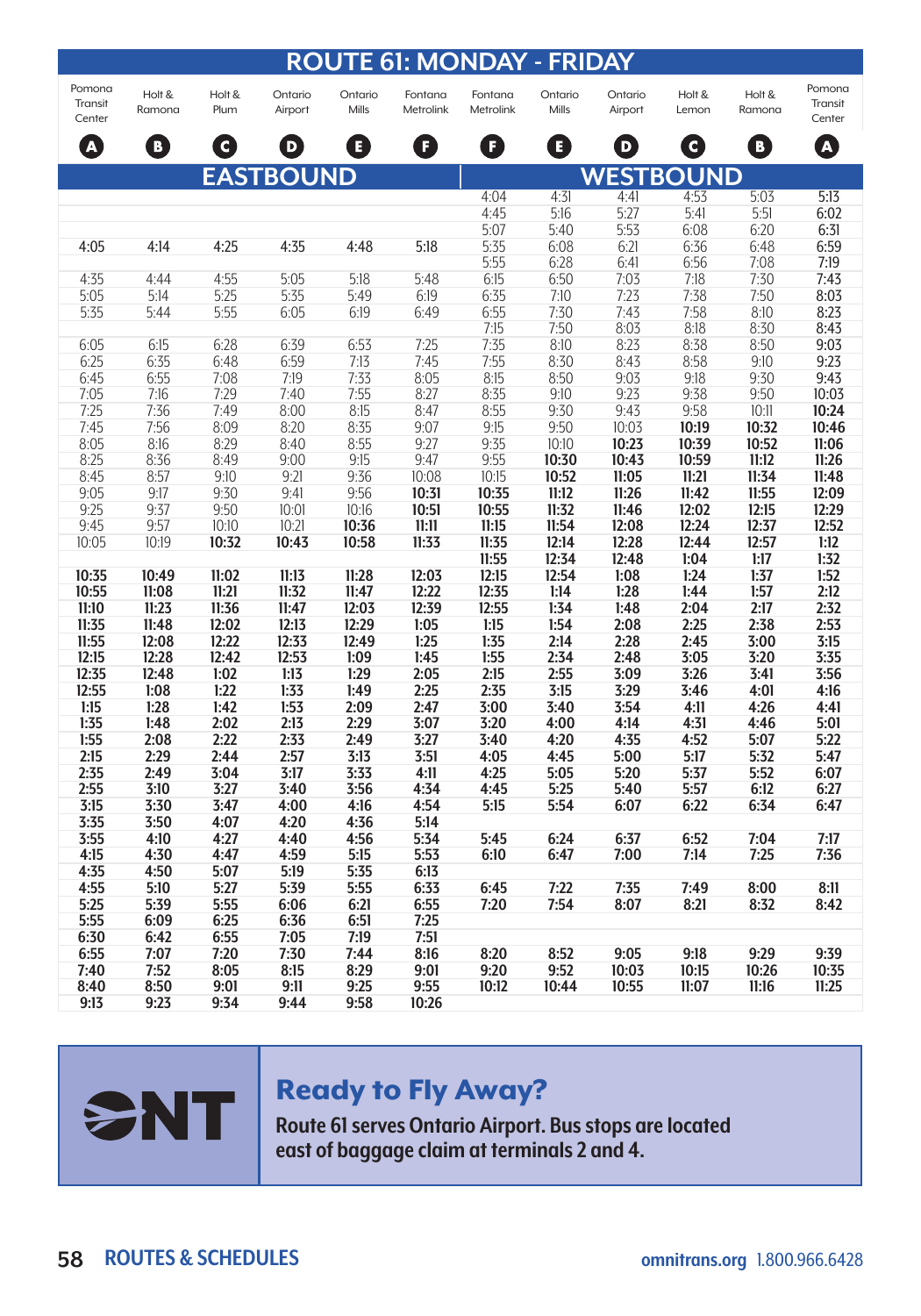|                             |                  |                |                    |                  |                      | <b>ROUTE 61: SATURDAY</b> |                  |                    |                 |                  |                             |  |  |  |
|-----------------------------|------------------|----------------|--------------------|------------------|----------------------|---------------------------|------------------|--------------------|-----------------|------------------|-----------------------------|--|--|--|
| Pomona<br>Transit<br>Center | Holt &<br>Ramona | Holt &<br>Plum | Ontario<br>Airport | Ontario<br>Mills | Fontana<br>Metrolink | Fontana<br>Metrolink      | Ontario<br>Mills | Ontario<br>Airport | Holt &<br>Lemon | Holt &<br>Ramona | Pomona<br>Transit<br>Center |  |  |  |
| $\boldsymbol{\Omega}$       | D                | Q              | D                  | B                | ß                    | ß                         | B                | D                  | O               | Ð                | A                           |  |  |  |
|                             | <b>EASTBOUND</b> |                |                    |                  |                      |                           | <b>WESTBOUND</b> |                    |                 |                  |                             |  |  |  |
|                             |                  |                |                    |                  |                      | 5:20                      | 5:52             | 6:04               | 6:18            | 6:28             | 6:40                        |  |  |  |
|                             |                  |                |                    |                  |                      | 6:00                      | 6:32             | 6:44               | 6:58            | 7:08             | 7:20                        |  |  |  |
| 5:25                        | 5:35             | 5:47           | 5:57               | 6:11             | 6:41                 | 6:45                      | 7:18             | 7:30               | 7:45            | 7:57             | 8:10                        |  |  |  |
|                             |                  |                |                    |                  |                      | 7:15                      | 7:48             | 8:00               | 8:15            | 8:27             | 8:40                        |  |  |  |
| 6:10                        | 6:20             | 6:32           | 6:42               | 6:56             | 7:26                 | 7:45                      | 8:18             | 8:30               | 8:45            | 8:57             | 9:10                        |  |  |  |
| 6:55                        | 7:05             | 7:17           | 7:27               | 7:41             | 8:11                 | 8:15                      | 8:48             | 9:00               | 9:15            | 9:27             | 9:40                        |  |  |  |
|                             |                  |                |                    |                  |                      | 8:45                      | 9:18             | 9:30               | 9:45            | 9:57             | 10:10                       |  |  |  |
| 7:30                        | 7:40             | 7:52           | 8:02               | 8:16             | 8:46                 | 9:15                      | 9:48             | 10:00              | 10:15           | 10:30            | 10:43                       |  |  |  |
| 8:00                        | 8:10             | 8:22           | 8:32               | 8:46             | 9:16                 | 9:45                      | 10:23            | 10:35              | 10:50           | 11:05            | 11:18                       |  |  |  |
| 8:30                        | 8:42             | 8:54           | 9:04               | 9:18             | 9:48                 | 10:15                     | 10:53            | 11:05              | 11:20           | 11:35            | 11:49                       |  |  |  |
| 9:00                        | 9:12             | 9:24           | 9:34               | 9:48             | 10:18                | 10:45                     | 11:23            | 11:35              | 11:50           | 12:05            | 12:19                       |  |  |  |
| 9:30                        | 9:42             | 9:54           | 10:04              | 10:18            | 10:51                | 11:15                     | 11:53            | 12:05              | 12:20           | 12:35            | 12:49                       |  |  |  |
| 10:00                       | 10:12            | 10:24          | 10:34              | 10:48            | 11:21                | 11:45                     | 12:23            | 12:35              | 12:50           | 1:05             | 1:19                        |  |  |  |
| 10:30                       | 10:42            | 10:55          | 11:05              | 11:20            | 11:55                | 12:15                     | 12:53            | 1:05               | 1:20            | 1:35             | 1:49                        |  |  |  |
| 11:00                       | 11:12            | 11:26          | 11:36              | 11:51            | 12:26                | 12:45                     | 1:23             | 1:35               | 1:50            | 2:05             | 2:20                        |  |  |  |
| 11:30                       | 11:42            | 11:57          | 12:07              | 12:22            | 12:57                | 1:15                      | 1:53             | 2:05               | 2:20            | 2:35             | 2:50                        |  |  |  |
| 12:00                       | 12:13            | 12:28          | 12:38              | 12:53            | 1:28                 | 1:45                      | 2:23             | 2:35               | 2:50            | 3:05             | 3:20                        |  |  |  |
| 12:30                       | 12:43            | 12:58          | 1:08               | 1:23             | 1:58                 | 2:15                      | 2:53             | 3:05               | 3:20            | 3:32             | 3:47                        |  |  |  |
| 1:00                        | 1:13             | 1:28           | 1:38               | 1:53             | 2:28                 | 2:45                      | 3:23             | 3:35               | 3:50            | 4:02             | 4:16                        |  |  |  |
| 1:30                        | 1:43             | 1:58           | 2:08               | 2:23             | 2:58                 | 3:15                      | 3:53             | 4:05               | 4:20            | 4:32             | 4:46                        |  |  |  |
| 2:00                        | 2:13             | 2:28           | 2:38               | 2:53             | 3:28                 | 3:45                      | 4:23             | 4:35               | 4:50            | 5:02             | 5:15                        |  |  |  |
| 2:30                        | 2:43             | 2:58           | 3:08               | 3:23             | 3:58                 | 4:15                      | 4:53             | 5:05               | 5:20            | 5:32             | 5:45                        |  |  |  |
| 3:00                        | 3:13             | 3:28           | 3:38               | 3:53             | 4:28                 | 4:45                      | 5:23             | 5:35               | 5:50            | 6:02             | 6:15                        |  |  |  |
| 3:30                        | 3:43             | 3:58           | 4:08               | 4:23             | 4:56                 | 5:15                      | 5:53             | 6:05               | 6:20            | 6:32             | 6:45                        |  |  |  |
| 4:00                        | 4:13             | 4:28           | 4:38               | 4:53             | 5:26                 | 5:45                      | 6:23             | 6:35               | 6:49            | 7:00             | 7:12                        |  |  |  |
| 4:30                        | 4:43             | 4:58           | 5:08               | 5:22             | 5:55                 | 6:15                      | 6:53             | 7:05               | 7:19            | 7:30             | 7:42                        |  |  |  |
| 5:00                        | 5:13             | 5:28           | 5:38               | 5:52             | 6:25                 | 6:45                      | 7:23             | 7:35               | 7:49            | 8:00             | 8:12                        |  |  |  |
| 5:30                        | 5:42             | 5:57           | 6:07               | 6:21             | 6:54                 | 7:15                      | 7:53             | 8:05               | 8:19            | 8:30             | 8:42                        |  |  |  |
| 6:00                        | 6:12             | 6:27           | 6:37               | 6:51             | 7:22                 | 7:40                      | 8:15             | 8:27               | 8:41            | 8:52             | 9:04                        |  |  |  |
| 6:30                        | 6:42             | 6:55           | 7:05               | 7:19             | 7:50                 |                           |                  |                    |                 |                  |                             |  |  |  |
| 7:00                        | 7:12             | 7:25           | 7:35               | 7:49             | 8:20                 | 8:25                      | 9:00             | 9:12               | 9:26            | 9:37             | 9:49                        |  |  |  |
| 7:30                        | 7:41             | 7:52           | 8:02               | 8:16             | 8:46                 | 9:02                      | 9:37             | 9:49               | 10:03           | 10:14            | 10:26                       |  |  |  |
| 8:00                        | 8:11             | 8:22           | 8:32               | 8:46             | 9:16                 |                           |                  |                    |                 |                  |                             |  |  |  |
| 8:30                        | 8:41             | 8:52           | 9:02               | 9:16             | 9:46                 |                           |                  |                    |                 |                  |                             |  |  |  |
| 9:10                        | 9:21             | 9:32           | 9:42               | 9:56             | 10:26                |                           |                  |                    |                 |                  |                             |  |  |  |

## **RULES OF THE ROAD**



## **One Seat Per Customer Please**

Please be considerate of other passengers - limit your shopping bags to what you can hold on your lap or fits directly in front of your seat on the floor. We're sorry, but bags that block the aisle or interfere with the comfort of other passengers (such as oversized or leaking bags) won't be allowed on the bus.